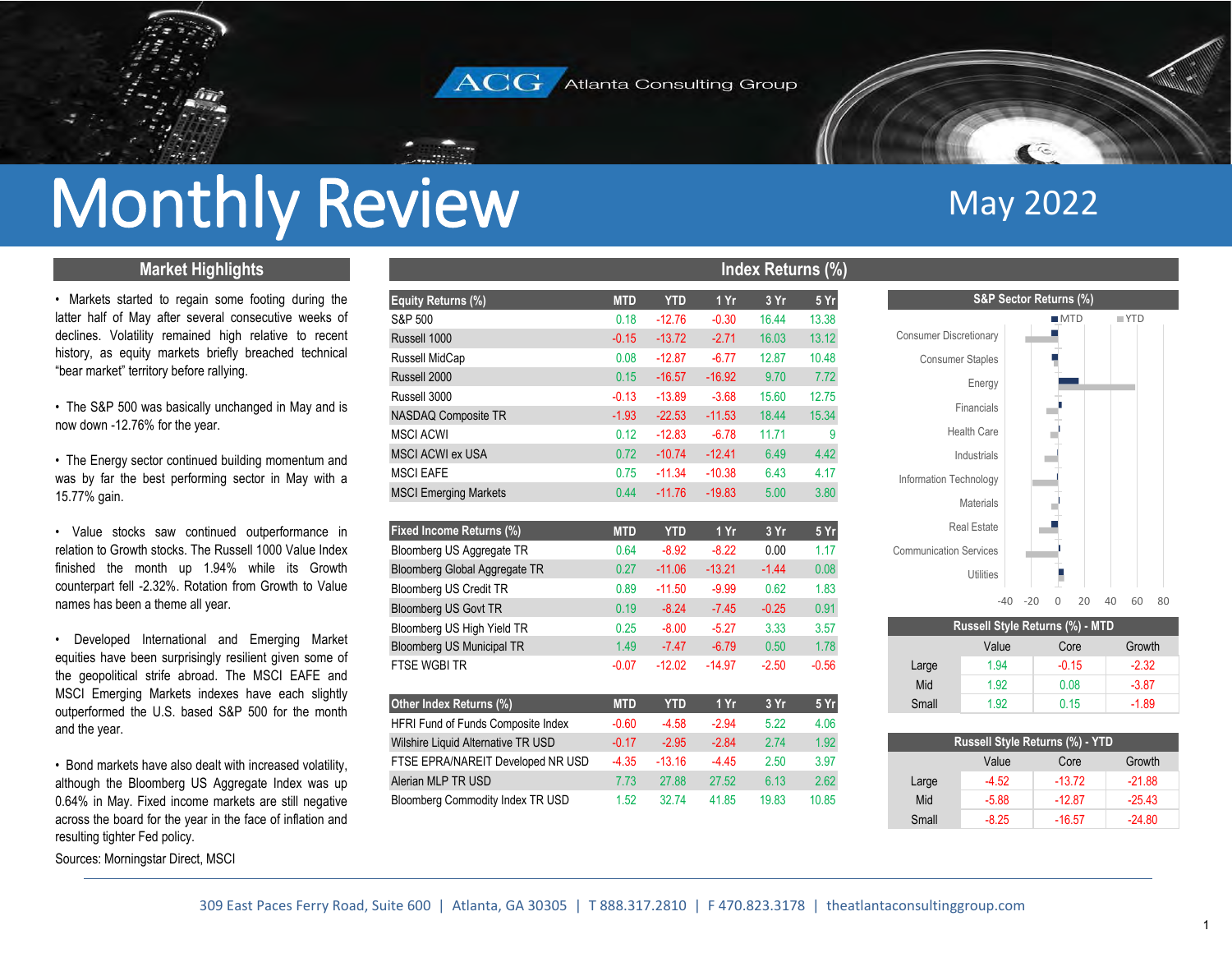| <b>Major Market Indices</b> | <b>MTD</b> | <b>QTD</b> | YTD      | 1 Year   |       |       | 3 Years 5 Years 10 Years | <b>International Indices</b> | <b>MTD</b> | OTD     | YTD      | 1 Year   | 3 Years 5 Years 10 Years |      |      |
|-----------------------------|------------|------------|----------|----------|-------|-------|--------------------------|------------------------------|------------|---------|----------|----------|--------------------------|------|------|
| S&P 500                     | 0.18       | $-8.55$    | $-12.76$ | -0.30    | 16.44 | 13.38 | 14.39                    | MSCI EAFE                    | 0.75       |         | -11.34   | $-10.38$ | 6.43                     |      | 7.15 |
| Russell 2000                | 0.15       | $-9.77$    | $-16.57$ | $-16.92$ | 9.70  | 7.72  | 10.83                    | <b>MSCI</b> Europe           | 0.75       | $-5.05$ | $-12.04$ | $-9.75$  | 7.13                     | 4.10 | 7.36 |
| Russell 3000                | -0.13      | $-9.10$    | $-13.89$ | $-3.68$  | 15.60 | 12.75 | 14.00                    | <b>MSCI Pacific</b>          | 0.88       | -6.94   | -9.83    | $-11.58$ | 5.15                     | 4.33 | 6.84 |
| <b>MSCI ACWI</b>            | 0.12       | $-7.90$    | $-12.83$ | $-6.78$  | 11.71 | 9.00  | 10.25                    | <b>MSCI EAFE Small Cap</b>   | $-0.72$    | $-7.53$ | $-15.42$ | $-16.02$ | 6.59                     | 4.11 | 8.86 |
| MSCI ACWI ex USA            | 0.72       | -5.61      | $-10.74$ | $-12.41$ | 6.49  | 4.42  | 6.39                     | <b>MSCI Emerging Markets</b> | 0.44       |         | $-11.76$ | $-19.83$ | 5.00                     | 3.80 | 4.17 |
| Bloomberg US Aggregate TR   | 0.64       | $-3.17$    | $-8.92$  | $-8.22$  | 0.00  | .17   |                          | <b>MSCI Frontier Markets</b> | -6.37      | -8.91   |          | $-10.34$ | 3.20                     | 2.90 | 5.60 |

| QTD<br>5 Years 10 Years<br><b>Bond Indices</b><br>5 Years 10 Years<br>3 Years<br><b>MTD</b><br>QTD<br>MTD<br>1 Year<br>1 Year<br>3 Years<br>YTD<br>YTD I<br>FTSE T-Bill 3 Months<br>0.61<br>14.24<br>0.05<br>0.08<br>$-9.05$<br>0.13<br>-0.15<br>$-13.72$<br>-2.71<br>16.03<br>0.10<br>0.65<br>.09<br>13.12<br>Bloomberg US Municipal TR<br>16.13<br>16.06<br>0.50<br>2.54<br>$-6.25$<br>18.31<br>$-1.32$<br>$-21.88$<br>$-7.47$<br>$-6.79$<br>$-14.12$<br>1.78<br>$-2.32$<br>1.49<br>1.83<br>9.50<br>12.06<br>Bloomberg US Govt/Credit TR<br>$-9.62$<br>$-8.50$<br>$-4.52$<br>12.75<br>0.25<br>$-3.81$<br>0.93<br>$-3.51$<br>0.48<br>1.94<br>1.57<br>12.78<br>Bloomberg US Govt/Credit Int TR<br>0.56<br>$-7.63$<br>$-6.77$<br>12.87<br>10.48<br>0.74<br>$-1.27$<br>$-5.72$<br>$-6.16$<br>1.32<br>$-12.87$<br>0.08<br>1.68<br>10.65<br>Bloomberg US Credit 1-3 Yr TR<br>$-2.48$<br>$-2.97$<br>$-14.70$<br>9.44<br>12.59<br>0.67<br>$-0.03$<br>1.10<br>$-25.43$<br>$-18.71$<br>0.60<br>$-3.87$<br>9.09<br>Bloomberg US Credit Long TR<br>12.31<br>0.22<br>3.64<br>$-0.06$<br>13.37<br>$-15.04$<br>2.12<br>$-5.88$<br>0.92<br>$-8.80$<br>$-4.14$<br>$-19.04$<br>1.92<br>$-3.32$<br>3.33<br>$-24.80$<br>6.18<br>6.87<br>10.55<br>Bloomberg US Corporate High Yield TR<br>0.25<br>$-5.27$<br>3.57<br>5.42<br>$-13.93$<br>$-8.00$<br>$-25.71$<br>$-1.89$<br><b>FTSE WGBI</b><br>7.83<br>$-0.36$<br>$-5.99$<br>10.71<br>$-2.50$<br>$-0.56$<br>$-7.67$<br>12.21<br>$-12.02$<br>$-8.25$<br>$-14.97$<br>$-0.07$<br>$-5.94$<br>1.92 |                             |  |  |  |  |  |  |  |  |
|----------------------------------------------------------------------------------------------------------------------------------------------------------------------------------------------------------------------------------------------------------------------------------------------------------------------------------------------------------------------------------------------------------------------------------------------------------------------------------------------------------------------------------------------------------------------------------------------------------------------------------------------------------------------------------------------------------------------------------------------------------------------------------------------------------------------------------------------------------------------------------------------------------------------------------------------------------------------------------------------------------------------------------------------------------------------------------------------------------------------------------------------------------------------------------------------------------------------------------------------------------------------------------------------------------------------------------------------------------------------------------------------------------------------------------------------------------------------------------------------------------------------------|-----------------------------|--|--|--|--|--|--|--|--|
|                                                                                                                                                                                                                                                                                                                                                                                                                                                                                                                                                                                                                                                                                                                                                                                                                                                                                                                                                                                                                                                                                                                                                                                                                                                                                                                                                                                                                                                                                                                            | <b>Russell Indices</b>      |  |  |  |  |  |  |  |  |
|                                                                                                                                                                                                                                                                                                                                                                                                                                                                                                                                                                                                                                                                                                                                                                                                                                                                                                                                                                                                                                                                                                                                                                                                                                                                                                                                                                                                                                                                                                                            | Russell 1000                |  |  |  |  |  |  |  |  |
|                                                                                                                                                                                                                                                                                                                                                                                                                                                                                                                                                                                                                                                                                                                                                                                                                                                                                                                                                                                                                                                                                                                                                                                                                                                                                                                                                                                                                                                                                                                            | Russell 1000 Growth         |  |  |  |  |  |  |  |  |
|                                                                                                                                                                                                                                                                                                                                                                                                                                                                                                                                                                                                                                                                                                                                                                                                                                                                                                                                                                                                                                                                                                                                                                                                                                                                                                                                                                                                                                                                                                                            | Russell 1000 Value          |  |  |  |  |  |  |  |  |
|                                                                                                                                                                                                                                                                                                                                                                                                                                                                                                                                                                                                                                                                                                                                                                                                                                                                                                                                                                                                                                                                                                                                                                                                                                                                                                                                                                                                                                                                                                                            | Russell MidCap              |  |  |  |  |  |  |  |  |
|                                                                                                                                                                                                                                                                                                                                                                                                                                                                                                                                                                                                                                                                                                                                                                                                                                                                                                                                                                                                                                                                                                                                                                                                                                                                                                                                                                                                                                                                                                                            | Russell MidCap Growth       |  |  |  |  |  |  |  |  |
|                                                                                                                                                                                                                                                                                                                                                                                                                                                                                                                                                                                                                                                                                                                                                                                                                                                                                                                                                                                                                                                                                                                                                                                                                                                                                                                                                                                                                                                                                                                            | <b>Russell MidCap Value</b> |  |  |  |  |  |  |  |  |
|                                                                                                                                                                                                                                                                                                                                                                                                                                                                                                                                                                                                                                                                                                                                                                                                                                                                                                                                                                                                                                                                                                                                                                                                                                                                                                                                                                                                                                                                                                                            | Russell 2000 Growth         |  |  |  |  |  |  |  |  |
|                                                                                                                                                                                                                                                                                                                                                                                                                                                                                                                                                                                                                                                                                                                                                                                                                                                                                                                                                                                                                                                                                                                                                                                                                                                                                                                                                                                                                                                                                                                            | Russell 2000 Value          |  |  |  |  |  |  |  |  |

| <b>Sector Indices</b>          | <b>MTD</b> | <b>QTD</b> | <b>YTD</b> | 1 Year   | 3 Years |       | 5 Years 10 Years | <b>Other Indices</b>                | <b>MTD</b> | <b>QTD</b> | YTD      | 1 Year  | 3 Years | 5 Years 10 Years |
|--------------------------------|------------|------------|------------|----------|---------|-------|------------------|-------------------------------------|------------|------------|----------|---------|---------|------------------|
| S&P 500 Materials              | 1.14       | $-2.39$    | $-4.7'$    | 0.32     | 20.23   | 12.44 | 12.09            | <b>HFRI FOF: Diversified Index</b>  | $-1.05$    | $-1.57$    | $-3.12$  | $-1.32$ | 5.50    | 4.35             |
| S&P 500 Consumer Discretionary | $-4.85$    | $-17.22$   | $-24.69$   | $-11.78$ | 12.23   | 12.02 | 15.04            | <b>HFRI FOF: Conservative Index</b> | 0.29       | 0.19       | 0.27     | 2.30    | 5.54    | 4.38             |
| S&P 500 Consumer Staples       | $-4.61$    | $-2.17$    | $-3.16$    | 9.19     | 13.71   | 8.84  | 11.37            | HFRI FOF: Strategic Index           | $-0.29$    | $-3.51$    | $-9.40$  | $-7.95$ | 4.99    | 3.78             |
| S&P 500 Energy                 | 15.77      | 13.99      | 58.47      | 76.03    | 20.63   | 10.97 | 6.81             | <b>HFRI Equity Hedge Index</b>      | $-0.47$    | $-3.85$    | $-8.02$  | $-7.48$ | 9.10    | 6.65             |
| S&P 500 Financials             | 2.73       | $-7.41$    | $-8.78$    | $-4.90$  | 13.35   | 11.10 | 14.35            | Wilshire Liquid Alternative TR USD  | $-0.17$    | $-1.16$    | $-2.95$  | $-2.84$ | 2.74    | 1.92             |
| S&P 500 Health Care            | 1.44       | $-3.34$    | $-5.83$    | 8.68     | 17.12   | 13.79 | 16.20            | FTSE EPRA/NAREIT Global TR USD      | $-4.21$    | $-9.23$    | $-12.28$ | $-5.17$ | 2.43    | 4.39             |
| S&P 500 Industrials            | $-0.48$    | $-7.97$    | $-10.15$   | $-8.57$  | 11.58   | 8.73  | 12.59            | Alerian MLP TR USD                  | 7.73       | 7.64       | 27.88    | 27.52   | 6.13    | 2.62             |
| S&P 500 Information Technology | $-0.85$    | $-12.04$   | $-19.39$   | 1.95     | 26.27   | 21.92 | 20.21            | Bloomberg Commodity Index TR USD    | 1.52       | 5.73       | 32.74    | 41.85   | 19.83   | 10.85            |
| S&P 500 Real Estate            | $-5.02$    | $-8.40$    | $-14.10$   | 5.11     | 10.23   | 10.48 | $\sim$           |                                     |            |            |          |         |         |                  |
| S&P 500 Communication Services | 1.79       | $-14.11$   | $-24.35$   | $-21.05$ | 9.72    | 7.22  | 7.43             |                                     |            |            |          |         |         |                  |
| S&P 500 Utilities              | 4.32       | $-0.12$    | 4.65       | 17.67    | 12.09   | 10.30 | 11.48            |                                     |            |            |          |         |         |                  |

| et Indices      | <b>MTD</b> | QTD     | YTD      | 1 Year   |       |       | 3 Years 5 Years 10 Years | <b>International Indices</b> | <b>MTD</b> | <b>QTD</b> | YTD      | 1 Year   | 3 Years 5 Years 10 Years |      |      |
|-----------------|------------|---------|----------|----------|-------|-------|--------------------------|------------------------------|------------|------------|----------|----------|--------------------------|------|------|
|                 | 0.18       | -8.55   | $-12.76$ | $-0.30$  | 16.44 | 13.38 | 14.39                    | <b>MSCI EAFE</b>             | 0.75       | -5.77      | 1.34     | $-10.38$ | 6.43                     | 4.17 | 7.15 |
|                 | 0.15       | $-9.77$ | $-16.57$ | $-16.92$ | 9.70  | 7.72  | 10.83                    | <b>MSCI</b> Europe           | 0.75       | $-5.05$    | $-12.04$ | -9.75    |                          | 4.10 | 7.36 |
|                 | $-0.13$    |         | $-13.89$ | $-3.68$  | 15.60 | 12.75 | 14.00                    | <b>MSCI Pacific</b>          | 0.88       | $-6.94$    | $-9.83$  | $-11.58$ |                          | 4.33 | 6.84 |
|                 | 0.12       | $-7.90$ | $-12.83$ | $-6.78$  | 11.71 | 9.00  | 10.25                    | <b>MSCI EAFE Small Cap</b>   | -0.72      | $-7.53$    | $-15.42$ | $-16.02$ | 6.59                     | 4.11 | 8.86 |
| l ex USA        | 0.72       | $-5.64$ | $-10.74$ | $-12.41$ | 6.49  | 4.42  | 6.39                     | <b>MSCI Emerging Markets</b> | 0.44       | -5.15      | -76      | $-19.83$ | 5.00                     | 3.80 | 4.17 |
| US Aggregate TR | 0.64       | $-3.17$ | $-8.92$  | $-8.22$  | 0.00  | .17   | 1.71                     | <b>MSCI Frontier Markets</b> | $-6.37$    | $-8.91$    | $-16.11$ | $-10.34$ | 3.20                     | 2.90 | 5.60 |
|                 |            |         |          |          |       |       |                          |                              |            |            |          |          |                          |      |      |

| lices      | <b>MTD</b> | QTD      | <b>YTD</b> | ∣ Year   |       |       | 3 Years 5 Years 10 Years | <b>Bond Indices</b>                  | <b>MTD</b> | QTD     | YTD      | $-1$ Year $-$ | 3 Years 5 Years 10 Years |  |
|------------|------------|----------|------------|----------|-------|-------|--------------------------|--------------------------------------|------------|---------|----------|---------------|--------------------------|--|
|            | $-0.15$    | $-9.05$  | $-13.72$   | $-2.74$  | 16.03 | 13.12 | 14.24                    | FTSE T-Bill 3 Months                 | 0.05       | 0.08    | 0.10     | 0.13          | 0.65                     |  |
| 0 Growth   | $-2.32$    | $-14.12$ | $-21.88$   | $-6.25$  | 18.31 | 16.13 | 16.06                    | <b>Bloomberg US Municipal TR</b>     | 1.49       | $-1.32$ | $-7.47$  | $-6.79$       | 0.50                     |  |
| 0 Value    | .94        | $-3.81$  | $-4.52$    | 0.93     | 12.75 | 9.50  | 12.06                    | Bloomberg US Govt/Credit TR          | 0.48       | $-3.51$ | $-9.62$  | $-8.50$       | 0.25                     |  |
| Cap        | 0.08       | $-7.63$  | $-12.87$   | $-6.77$  | 12.87 | 10.48 | 12.78                    | Bloomberg US Govt/Credit Int TR      | 0.74       | $-1.27$ | $-5.72$  | $-6.16$       | 0.56                     |  |
| Cap Growth | $-3.87$    | $-14.70$ | $-25.43$   | $-18.71$ | 9.44  | 10.65 | 12.59                    | Bloomberg US Credit 1-3 Yr TR        | 0.67       | $-0.03$ | $-2.48$  | $-2.97$       | 1.10                     |  |
| Cap Value  | 1.92       | $-4.14$  | $-5.88$    | $-0.06$  | 13.37 | 9.09  | 12.31                    | Bloomberg US Credit Long TR          | 0.92       | $-8.80$ | $-19.04$ | $-15.04$      | 0.22                     |  |
| 0 Growth   | $-1.89$    | $-13.93$ | $-24.80$   | $-25.71$ | 6.18  | 6.87  | 10.55                    | Bloomberg US Corporate High Yield TR | 0.25       | $-3.32$ | $-8.00$  | $-5.27$       | 3.33                     |  |
| 0 Value    | 1.92       | $-5.99$  | $-8.25$    | $-7.67$  | 12.21 | 7.83  | 10.71                    | <b>FTSE WGBI</b>                     | $-0.07$    | $-5.94$ | $-12.02$ | $-14.97$      | $-2.50$                  |  |
|            |            |          |            |          |       |       |                          |                                      |            |         |          |               |                          |  |

| D  | QTD      | YTD      | $-1$ Year | 3 Years |       | 5 Years 10 Years | <b>Other Indices</b>                | <b>MTD</b> | QTD     | YTD      | 1 Year  | 3 Years |       | 5 Years 10 Years |
|----|----------|----------|-----------|---------|-------|------------------|-------------------------------------|------------|---------|----------|---------|---------|-------|------------------|
|    | $-2.39$  | $-4.71$  | 0.32      | 20.23   | 12.44 | 12.09            | <b>HFRI FOF: Diversified Index</b>  | $-1.05$    | $-1.57$ | $-3.12$  | $-1.32$ | 5.50    | 4.35  | 4.00             |
| 5. | $-17.22$ | $-24.69$ | $-11.78$  | 12.23   | 12.02 | 15.04            | <b>HFRI FOF: Conservative Index</b> | 0.29       | 0.19    | 0.27     | 2.30    | 5.54    | 4.38  | 3.99             |
|    | $-2.17$  | $-3.16$  | 9.19      | 13.71   | 8.84  | 11.37            | <b>HFRI FOF: Strategic Index</b>    | $-0.29$    | $-3.51$ | $-9.40$  | $-7.95$ | 4.99    | 3.78  | 4.12             |
|    | 13.99    | 58.47    | 76.03     | 20.63   | 10.97 | 6.81             | <b>HFRI Equity Hedge Index</b>      | $-0.47$    | $-3.85$ | $-8.02$  | $-7.48$ | 9.10    | 6.65  | 6.46             |
|    | $-7.41$  | $-8.78$  | $-4.90$   | 13.35   | 11.10 | 14.35            | Wilshire Liquid Alternative TR USD  | $-0.17$    | $-1.16$ | $-2.95$  | $-2.84$ | 2.74    | 1.92  | 1.94             |
|    | $-3.34$  | $-5.83$  | 8.68      | 17.12   | 13.79 | 16.20            | FTSE EPRA/NAREIT Global TR USD      | $-4.21$    | $-9.23$ | $-12.28$ | $-5.17$ | 2.43    | 4.39  | 6.80             |
| 8. | $-7.97$  | $-10.15$ | $-8.57$   | 11.58   | 8.73  | 12.59            | Alerian MLP TR USD                  | 7.73       | 7.64    | 27.88    | 27.52   | 6.13    | 2.62  | 2.60             |
|    | $-12.04$ | $-19.39$ | 1.95      | 26.27   | 21.92 | 20.21            | Bloomberg Commodity Index TR USD    | .52        | 5.73    | 32.74    | 41.85   | 19.83   | 10.85 | 0.86             |